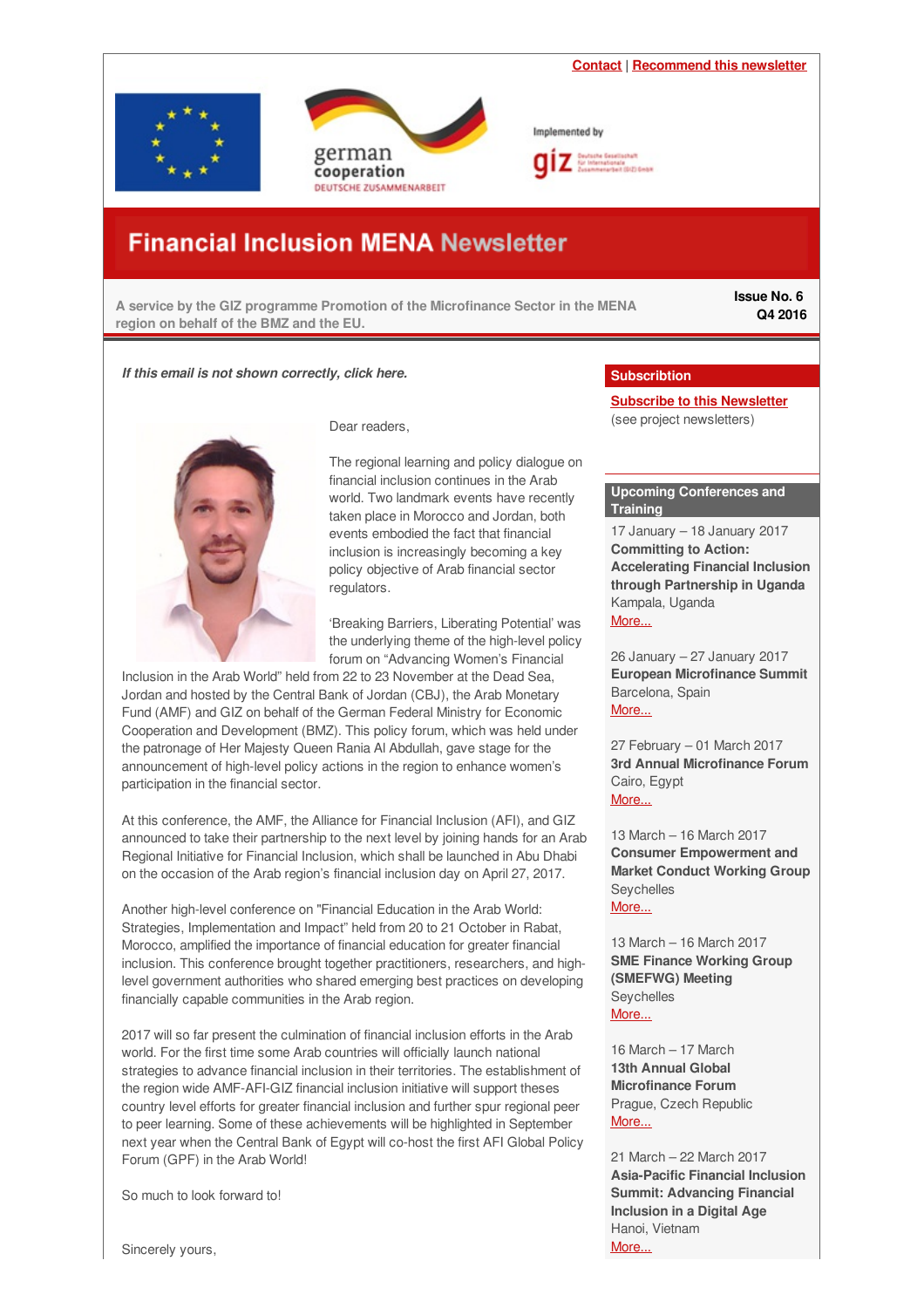# **Programme News**

# **Advancing Women's Financial Inclusion in the Arab World**



The Central Bank of Jordan (CBJ), the Arab Monetary Fund (AMF) and GIZ hosted their second regional policy conference. The forum on "Advancing Women's Financial Inclusion in the Arab World" held under the patronage of Her Majesty Queen Rania Al Abdullah at the Dead Sea from November 22-23 gave stage for the announcement of policy actions in the region to enhance women's participation in the financial sector.

Read [more...](https://cloud.atillayucel.com/index.php/s/aCn9F1oyOCbU0sB/download) (PDF) Visit the [website...](http://financialinclusion-conference.org/) [Read](http://www.afi-global.org/news/2016/12/high-level-policy-forum-advancing-womens-financial-inclusion-arab-world-looks-create) more at the AFI...

The Arabic Microfinance Gateway is an Outreach Partner for this event. Check out the live coverage at **[#WomenFI2016...](https://twitter.com/search?f=tweets&vertical=default&q=%23WomenFI2016&src=typd)** and stay tuned for a series of interviews and articles in early 2017.

### **Financial Education in the Arab World: Strategies, Implementation, and Impact**



The Moroccan Central Bank and the Moroccan Ministry of Finance hosted a high-level conference on "Financial Education in the Arab World: Strategies, Implementation, and Impact". Read [more...](https://cloud.atillayucel.com/index.php/s/rucWIj1RtwMXu1n/download) (PDF)

### **Financial Inclusion**

**DFS Council Established to Promote Digital Financial Services in Jordan**



The newly established Digital Financial Services Council brings together public and private players to move forward the policy dialogue on DFS in Jordan. The Central Bank of Jordan has

#### **More Arabic news**

*The Microfinance Gateway has compiled top publications during the first half of 2016 in [Arabic](https://goo.gl/IwCl9D) and [English](https://www.microfinancegateway.org/library/top-ten-publications-first-half-2016). The online global resource on financial inclusion, hosts content in English, Arabic, French and Spanish. For the latest Arabic news on financial inclusion from the MENA, visit CGAP's Arabic [Microfinance](https://www.microfinancegateway.org/ar) Gateway and follow on Twitter*

*[@ArabicMFG](https://twitter.com/ArabicMFG).*

# **Publications**



**The Mobile Economy 2016** GSM Association (GSMA) Read [more...](https://www.gsmaintelligence.com/research/?file=97928efe09cdba2864cdcf1ad1a2f58c&download) (English)



mment to on Trans

**[Government](http://www.centerforfinancialinclusion.org/storage/documents/Government_to_Person_Transfers.pdf) to Person Transfers: On-Ramp to Financial Inclusion?** Center for Financial Inclusion ACCION

Read [more...](http://www.centerforfinancialinclusion.org/storage/documents/Government_to_Person_Transfers.pdf) (English)



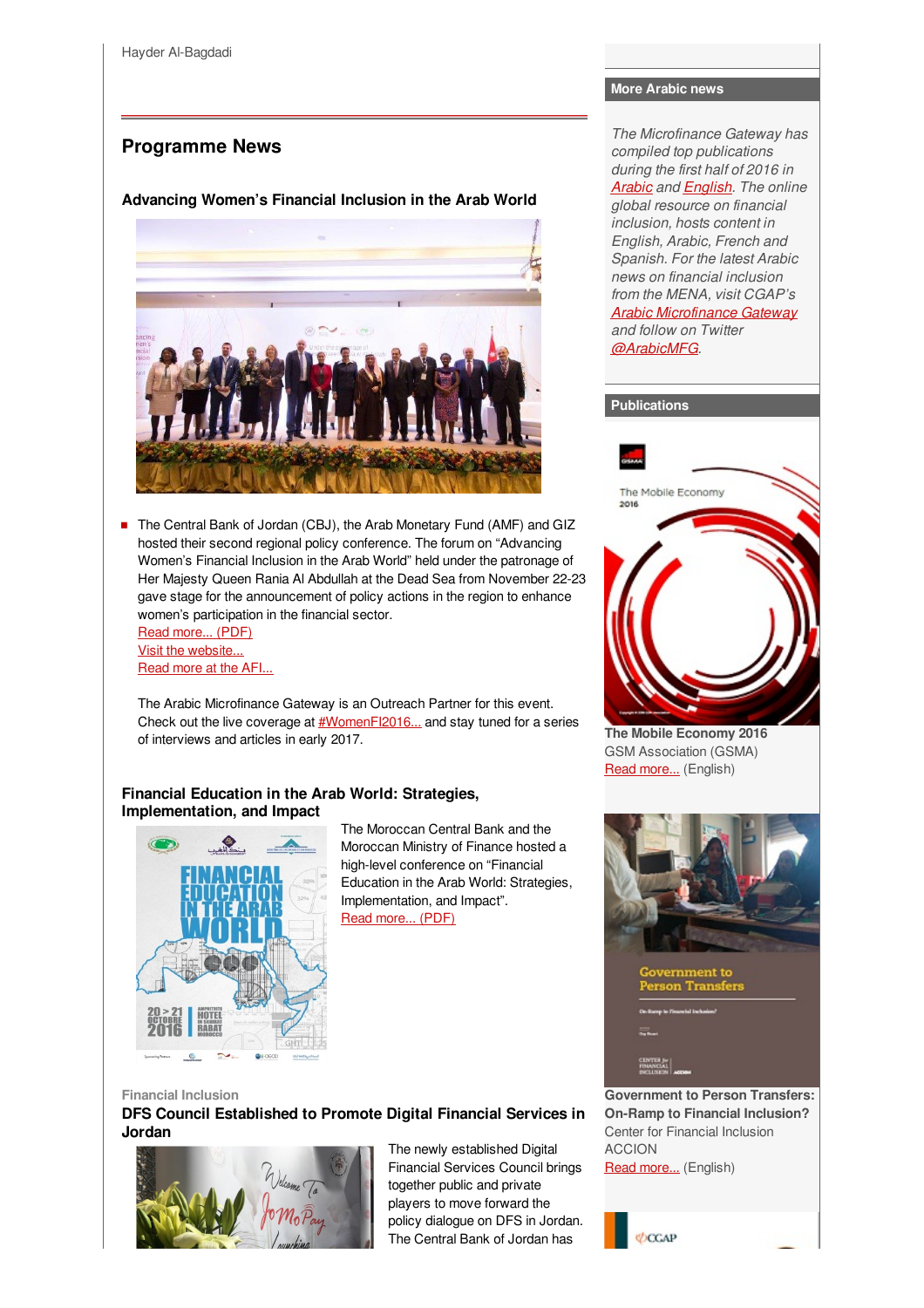

put into effect regulations and a platform for mobile payments (JoMoPay). Read [more...](https://cloud.atillayucel.com/index.php/s/MoGBEC0p0NePb9I/download ) (PDF)

### **Central Bank of Jordan Makes Bold Maya Commitment to Financial Literacy, Access for Refugees, Gender, DFS and Data** Among the highlights of the 2016 AFI Global Policy forum was the announcement of new Maya Commitments for greater financial inclusion. The Central Bank of Jordan has provided details on what they aim to achieve. Read [more...](http://www.afi-global.org/news/2016/11/central-bank-jordan-makes-bold-maya-commitment-financial-literacy-access-refugees)

# **Countering Black Sheep: Financial Inclusion and De-risking**



Government officials and financial sector executives from the region elaborated on the links between financial inclusion and social stability at a regional bankers' conference in Amman. GIZ reviewed the balance between financial inclusion and de-risking in times of increasing illicit financial activity.

Read [more...](https://cloud.atillayucel.com/index.php/s/UhWpkTQsYuT4eoN/download ) (PDF)

# **Access to Finance a Right for Everyone – Jordan Prepares Strategy**



A newly established financial inclusion steering committee endorsed the foundation of Jordan's financial inclusion policy process in July this year. The Central Bank went on to form working groups of numerous public, private and civil society players across all sectors to develop a financial inclusion

strategy for the Kingdom. Read [more...](https://cloud.atillayucel.com/index.php/s/3f8bt4gAI59paNj/download ) (PDF)

#### **Micofinance**

# **New Video: Central Bank of Jordan Visits Germany**



Germany has went through a distinctive history of financial inclusion for over 200 years, which has led to the majority of its population now being banked and a thriving "Mittelstand". In an effort to learn from its peers and create an enabling environment for Jordanian MFIs and financial

institutions relevant to financial inclusion, the Central Bank of Jordan went on a knowledge exchange trip to Germany. Watch the [video...](https://login.mailingwork.de/-link2/1593/3237/163/0/120623/sMLFGPjR/wXPenVujv0/0)

#### **SME Finance**

#### **RiseUp Summit 2016: Start-up scene gains momentum in MENA**

The RiseUp Summit 2016 brought together entrepreneurs and investors to expand their networks and to help them to get inspiration for innovation and growth opportunities. The summit boasted panel discussions and workshops on entrepreneurship know-how, science and tech innovations and more… Read [more...](https://cloud.atillayucel.com/index.php/s/rSHO2dB8o52c8Zo/download) (PDF)

# **WORKING PAPER**

ame Each additional year of obsets<br>need into to 20 percent for gone and

#### **Digital Finance and Innovations in Financing for Education**

Consultative Group to Assist the Poor (CGAP)

Read [more...](http://www.cgap.org/sites/default/files/Working-Paper-Digital-Finance-and Innovations-in-Financing-for-Education.pdf) (English)



**Deposit Insurance and Digital Financial Inclusion** Consultative Group to Assist the Poor (CGAP) Read [more...](http://www.cgap.org/sites/default/files/Brief_Deposit_Insurance_and_Digital_Financial_Inclusion.pdf) (English)





**Global Microscope 2016: The enabling environment for financial inclusion** The Economist Intelligence Unit Read [more...](http://www.centerforfinancialinclusion.org/storage/documents/EIU_Microscope_2016_WEBr2_2016.11.03.pdf) (English)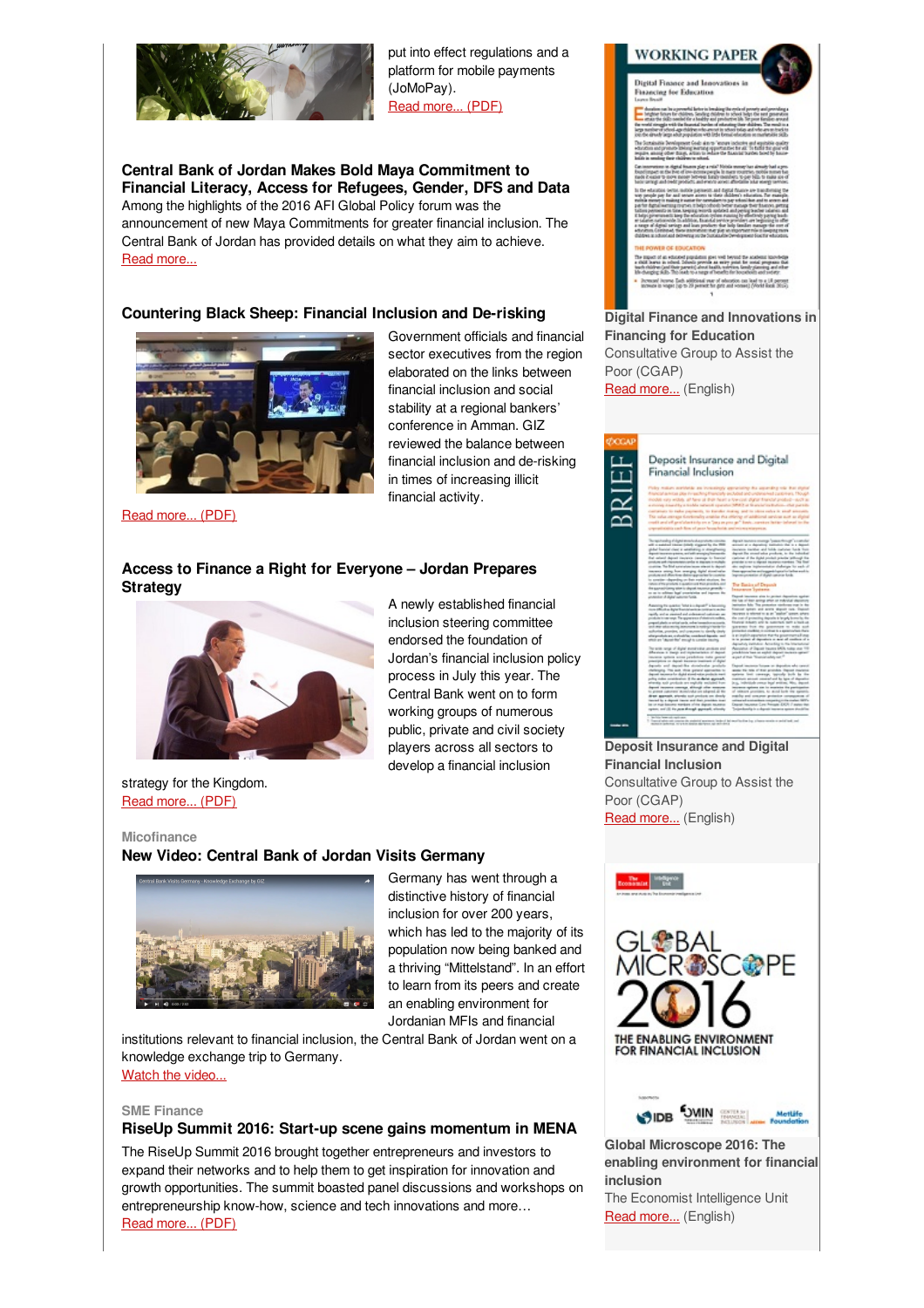#### **Others - Programme communication Effective Communication – Just a Few Tricks Away**

In the recently founded communication and visibility task force Jordanian Microfinance and Financial Inclusion stakeholders created synergies to facilitate their work and impact.

Read [more...](https://cloud.atillayucel.com/index.php/s/ZpG3pGyVSsW6rfd/download) (PDF)

# **Regional News**

# **The Future of Refugee Financial Inclusion**

Will financial services meet the needs of refugees while protecting their rights? Humanitarian organizations have begun considering digital payments as an onramp for financial inclusion of refugees. Read [more...](https://login.mailingwork.de/-link2/1593/3237/151/0/120623/sMLFGPjR/wXPenVujv0/0)

# **Interview: Financial Inclusion in Egypt**

Learn more about financial inclusion in Egypt in this [interview](http://www.microfinancegateway.org/ar/library/%D9%85%D9%86%D8%B8%D9%88%D9%85%D8%A9-%D9%85%D8%AA%D9%83%D8%A7%D9%85%D9%84%D8%A9-%D9%85%D9%86-%D8%A3%D8%AC%D9%84-%D8%AA%D8%B9%D8%B2%D9%8A%D8%B2-%D8%A7%D9%84%D8%B4%D9%85%D9%88%D9%84-%D8%A7%D9%84%D9%85%D8%A7%D9%84%D9%8A-%D9%81%D9%8A-%D9%85%D8%B5%D8%B1) (Arabic) with Gamal Khalifa, Head of the Microfinance Sector, Egyptian Financial Supervisory Authority (EFSA).

# **Microfinance**

# **Interview: Future Trends for the Arab Microfinance Industry**

Sahar Tieby, Executive Director, Sanabel provides her insights about the regional progress and future trends for the Arab [microfinance](https://www.microfinancegateway.org/ar/library/%D9%85%D8%AF%D9%89-%D8%A7%D9%84%D8%AA%D9%82%D8%AF%D9%85-%D8%A7%D9%84%D8%A5%D9%82%D9%84%D9%8A%D9%85%D9%8A-%D9%88%D8%A7%D9%84%D8%AA%D9%88%D8%AC%D9%87%D8%A7%D8%AA-%D8%A7%D9%84%D9%85%D8%B3%D8%AA%D9%82%D8%A8%D9%84%D9%8A%D8%A9-%D9%81%D9%8A-%D9%82%D8%B7%D8%A7%D8%B9-%D8%A7%D9%84%D8%AA%D9%85%D9%88%D9%8A%D9%84-%D8%A7%D9%84%D8%A3%D8%B5%D8%BA%D8%B1-%D8%A8%D8%A7%D9%84%D9%85%D9%86%D8%B7%D9%82%D8%A9-%D8%A7%D9%84%D8%B9%D8%B1%D8%A8%D9%8A%D8%A9) industry in this interview (Arabic) from Sanabel's 12th Annual Conference that was held in Casablanca, Morocco on November 1-2, 2016.

# **Fostering Resilience in the Middle East**

The Arabic Microfinance Gateway partnered with the SEEP Network, Vitas Group, and Global Communities on the Webinar entitled "Fostering Resilience in the Middle East: A People-Centered Approach to Risk Reduction". The summary of the three case studies from Iraq, Lebanon, and Palestine as well as the Webinar recording in Arabic are now available. Read more... [\(Arabic\)](https://www.microfinancegateway.org/ar/library/%D8%AA%D8%B9%D8%B2%D9%8A%D8%B2-%D8%A7%D9%84%D9%82%D8%AF%D8%B1%D8%A9-%D8%B9%D9%84%D9%89-%D8%A7%D9%84%D8%B5%D9%85%D9%88%D8%AF-%D9%84%D8%AF%D9%89-%D9%85%D8%A4%D8%B3%D8%B3%D8%A7%D8%AA-%D8%A7%D9%84%D8%AA%D9%85%D9%88%D9%8A%D9%84-%D8%A7%D9%84%D8%A3%D8%B5%D8%BA%D8%B1-%D9%81%D9%8A-%D8%A7%D9%84%D8%B4%D8%B1%D9%82-%D8%A7%D9%84%D8%A3%D9%88%D8%B3%D8%B7)

# **Islamic Finance**

# **Better Understanding the Demand for Islamic Microfinance**

What are randomised controlled trials (RCTs) and how were they used recently in Jordan for understanding the demand for Sharia-compliant loans. Read [more...\(Arabic\)](https://www.microfinancegateway.org/ar/library/%D8%A7%D8%B3%D8%AA%D8%AE%D8%AF%D8%A7%D9%85-%D8%A7%D9%84%D8%AA%D8%AC%D8%A7%D8%B1%D8%A8-%D8%A7%D9%84%D8%B9%D8%B4%D9%88%D8%A7%D8%A6%D9%8A%D8%A9-%D9%85%D9%86-%D8%A3%D8%AC%D9%84-%D8%AA%D8%B7%D9%88%D9%8A%D8%B1-%D8%A7%D9%84%D9%85%D9%86%D8%AA%D8%AC)

Read more... [\(English\)](http://www.cgap.org/blog/better-understanding-demand-islamic-microfinance)



**Emerging SMEs: Secrets to growth from micro to small enterprise** Center for Financial Inclusion ACCION

Read [more...](http://www.centerforfinancialinclusion.org/storage/documents/Emerging_SMEs_FINAL_Eng.pdf) (English)

![](_page_3_Picture_20.jpeg)

![](_page_3_Picture_21.jpeg)

**Global Landscape Study on Digitizing P2G Payments** Karandaaz Pakistan Read [more...](http://karandaaz.com.pk/sites/default/files/downloads/Karandaaz-P2G-landscape-study.pdf) (English)

![](_page_3_Picture_23.jpeg)

**Competition in the GCC SME Lending Markets: An Initial Assessment** The World Bank Read [more...](http://documents.worldbank.org/curated/en/219781478855303337/pdf/110152-WP-GCCKnowledgeNotesSeriesNov-PUBLIC.pdf) (English)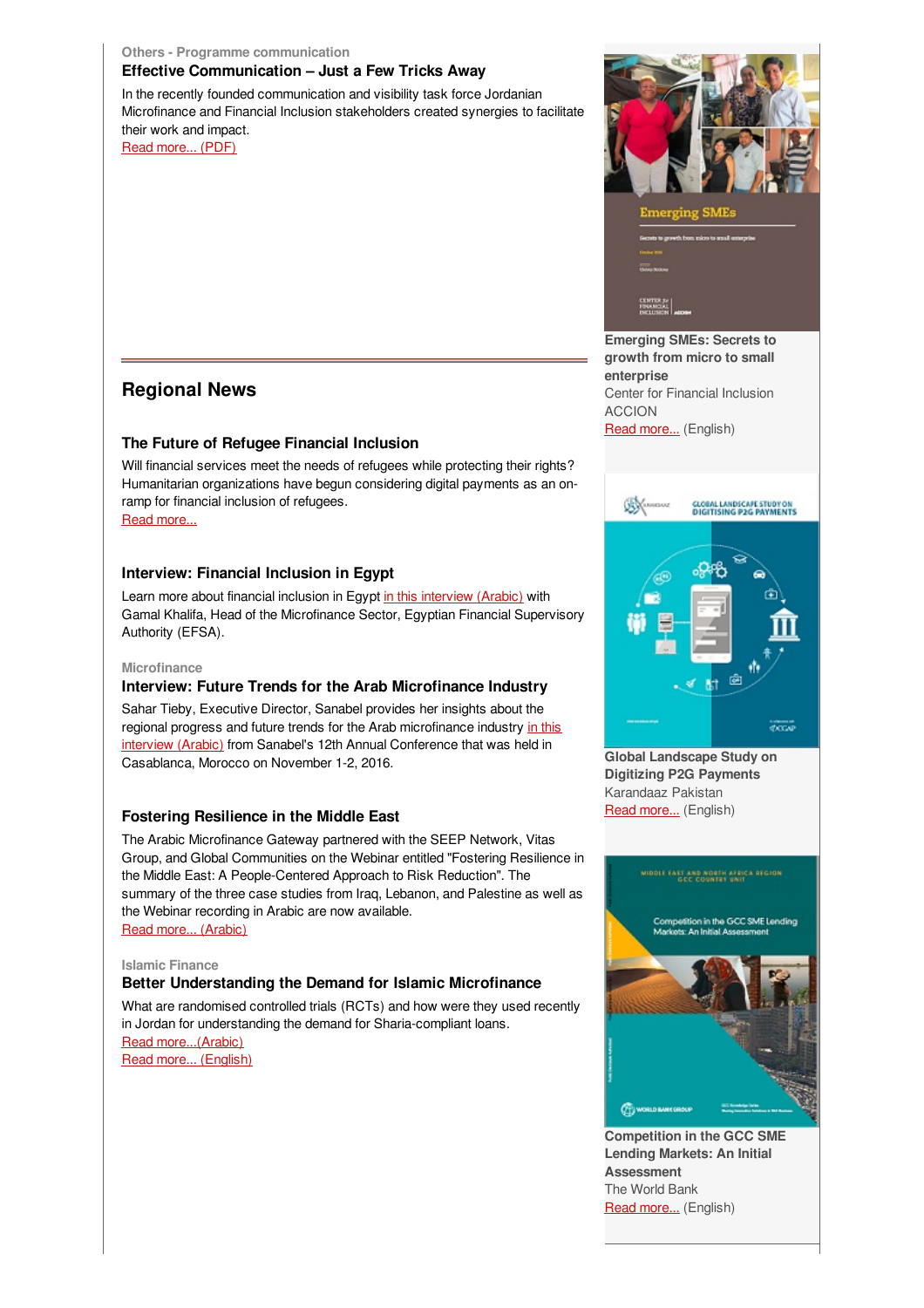# **International News**

**Digital Financial Services**

# **New Mobile Money Prototype**

Many mobile-money agents struggle with the USSD interface for mobile money and limited functionality of basic and feature phones. Ideo.org creates new smartphone technology and human-centered interaction design of mobile-money apps to solve these problems for users and opens up new doors for low-income people.

[Read](https://login.mailingwork.de/-link2/1593/3237/117/0/120623/sMLFGPjR/wXPenVujv0/0) more ...

[top](#page-0-0)

# **Gateway Guide to Digital Finance**

Find here a collection of Financial Services Toolkits a Global Landscape with a focus on the leverage of Big Data and the question whether Digital Financial Services can turbocharge Financial Inclusion or not. Read [more...](https://login.mailingwork.de/-link2/1593/3237/125/0/120623/sMLFGPjR/wXPenVujv0/0)

# **Advancing Financial Inclusion Through P2G Payment Digitization**

Most global person-to-government (P2G) payment flows have not been fully digitized in emerging markets. The mapping of the current state of digital P2G payments identified and examined interesting and informative digital P2G payment efforts from across the globe. Read [more...](https://login.mailingwork.de/-link2/1593/3237/127/0/120623/sMLFGPjR/wXPenVujv0/0)

# **In Our Digital Financial Service We Trust?**

"We keep hearing mobile money users complain about unstable network, delayed service, missing money and many other negative comments about mobile money. Why then should we register for these services?" The service Jumo is tackling this problem exactly. Read more [about...](http://blog.microsave.net/in-our-digital-financial-service-we-trust/) about trust in financial services [Interview](https://www.microfinancegateway.org/library/can-digital-financial-services-turbocharge-financial-inclusion?utm_source=Microfinance+Gateway+Bulletin%3A+2+Nov+2016&utm_campaign=10%2F19%2F2016+Bulletin+Analytics&utm_medium=email) ... with MicroSave Founder Graham Wright on digital financial services and their potential

**Financial Inclusion**

#### **Financial Inclusion Can Reduce Inequality and Bring Peace**

The rise of global inequalities has impacts on economies as well as societies and is furthermore often connected to conflicts. Financial inclusion can address and improve these challenges, especially in fragile and conflict-affected states. [More...](https://login.mailingwork.de/-link2/1593/3237/131/0/120623/sMLFGPjR/wXPenVujv0/0)

### **Data and Evidence for a National Financial Inclusion Strategy – Findings from Mexico**

When it comes to crafting smart financial inclusion policies and effective regulation, evidence and data are key. In Mexico, financial regulators have taken the lead. Since 2012, the two national surveys on financial inclusion have been conducted, which have highlighted the importance of regular data collection. Read [more...](https://login.mailingwork.de/-link2/1593/3237/133/0/120623/sMLFGPjR/wXPenVujv0/0)

**Islamic Finance**

# **Islamic Microfinance Advances and Converges with Fintech**

Islamic finance is still in its early stages of development, though it recently grows. E.g. the world's first licensed Islamic P2P/crowdfunding platform, EthisKapital received a license from the Securities Commission of Malaysia to offer P2P funding for real estate development projects and SMEs. Read [more...](https://login.mailingwork.de/-link2/1593/3237/135/0/120623/sMLFGPjR/wXPenVujv0/0)

# **Demand Rises for Education in Islamic Finance**

What is long known for the Microfinance sector is now becoming more and more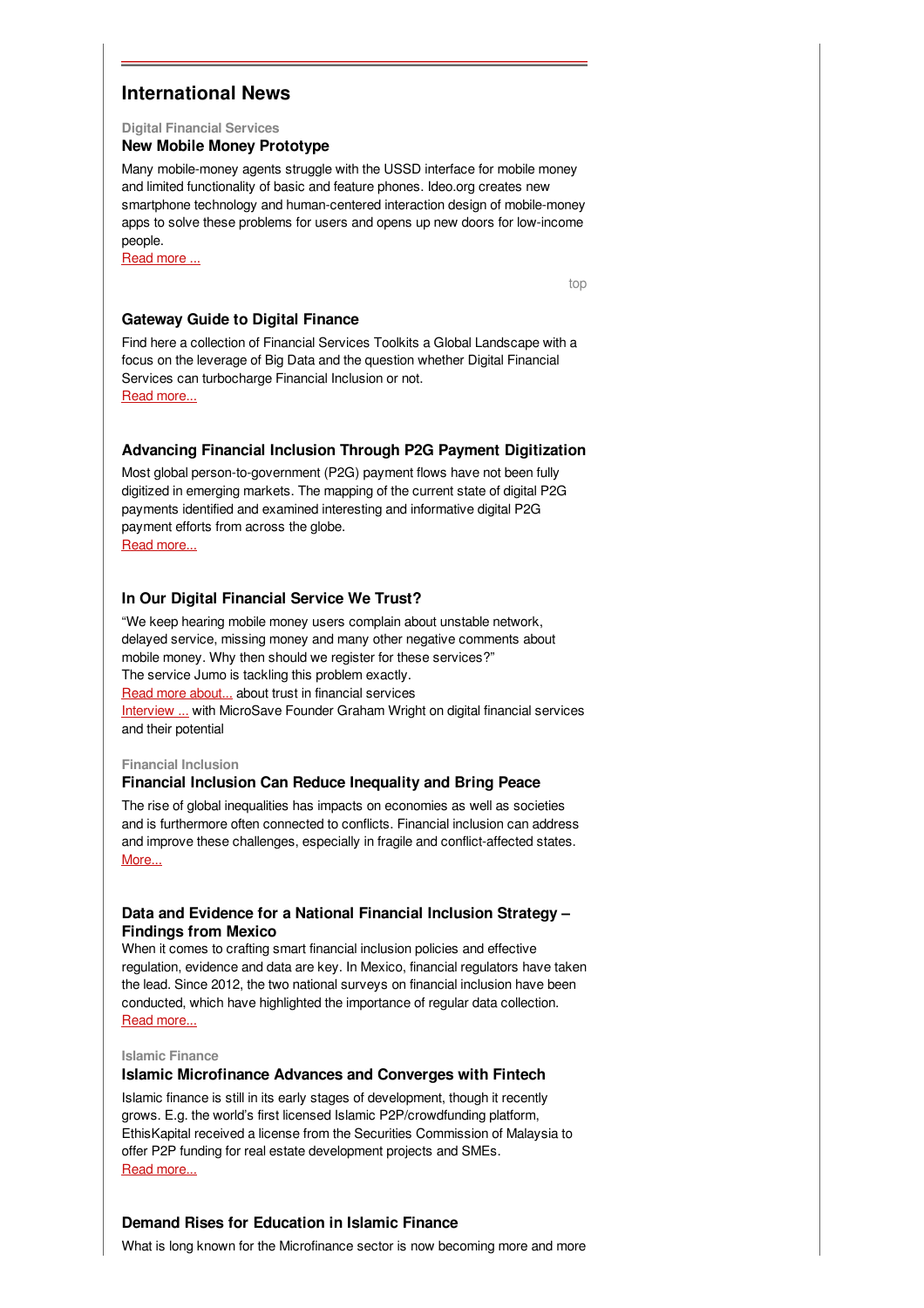important for mainstream banking. This demand awareness is spreading at universities too. Read [more...](https://login.mailingwork.de/-link2/1593/3237/137/0/120623/sMLFGPjR/wXPenVujv0/0)

# **Islamic Finance in Malaysia: Filling the Gaps in Financial Inclusion**

Despite the rapid growth and enormous potential of the Islamic finance industry, 7 out of 10 adults still do not have access to a bank account in Muslim countries. At the Global Islamic Finance Forum, global business leaders and policy makers met to discuss the challenges faced by the industry. Read [more...](https://login.mailingwork.de/-link2/1593/3237/139/0/120623/sMLFGPjR/wXPenVujv0/0)

# **Islamic Microfinance Works for Smallholder Farmers**

Explore how Islamic microfinance works for smallholder farmers in Pakistan in this article translated from the CGAP blog. Read [more...](https://login.mailingwork.de/-link2/1593/3237/141/0/120623/sMLFGPjR/wXPenVujv0/0)

### **SME Finance**

### **Secrets to Growing from Micro to Small Enterprise**

After decades of directing financial services to micro-enterprise owners, many microfinance institutions are finding that some of these enterprises have grown and that they're now serving an expanding number of small business owners. [Read](https://login.mailingwork.de/-link2/1593/3237/143/0/120623/sMLFGPjR/wXPenVujv0/0) more ...

[top](#page-0-0)

### **Registration information**

**D**eutsche Gesellschaft für Internationale Zusammenarbeit (GIZ) GmbH

#### **Registered offices** Bonn and Eschborn, Germany

Friedrich-Ebert-Allee 36 + 40 53113 Bonn, Germany Phone: +49 228 44 60-0 Fax: +49 228 44 60-17 66

Dag-Hammarskjöld-Weg 1-5 65760 Eschborn, Germany Phone: +49 61 96 79-0 Fax: +49 61 96 79-11 15

Email: [info@giz.de](mailto:info@giz.de) Internet: [www.giz.de](http://www.giz.de)

#### **Registered at**

Local court (Amtsgericht) Bonn, Germany: HRB 18384 Local court (Amtsgericht) Frankfurt am Main, Germany: HRB 12394

VAT no. DE 113891176 Tax no. 040 250 56973

#### **Chairman of the Supervisory Board**